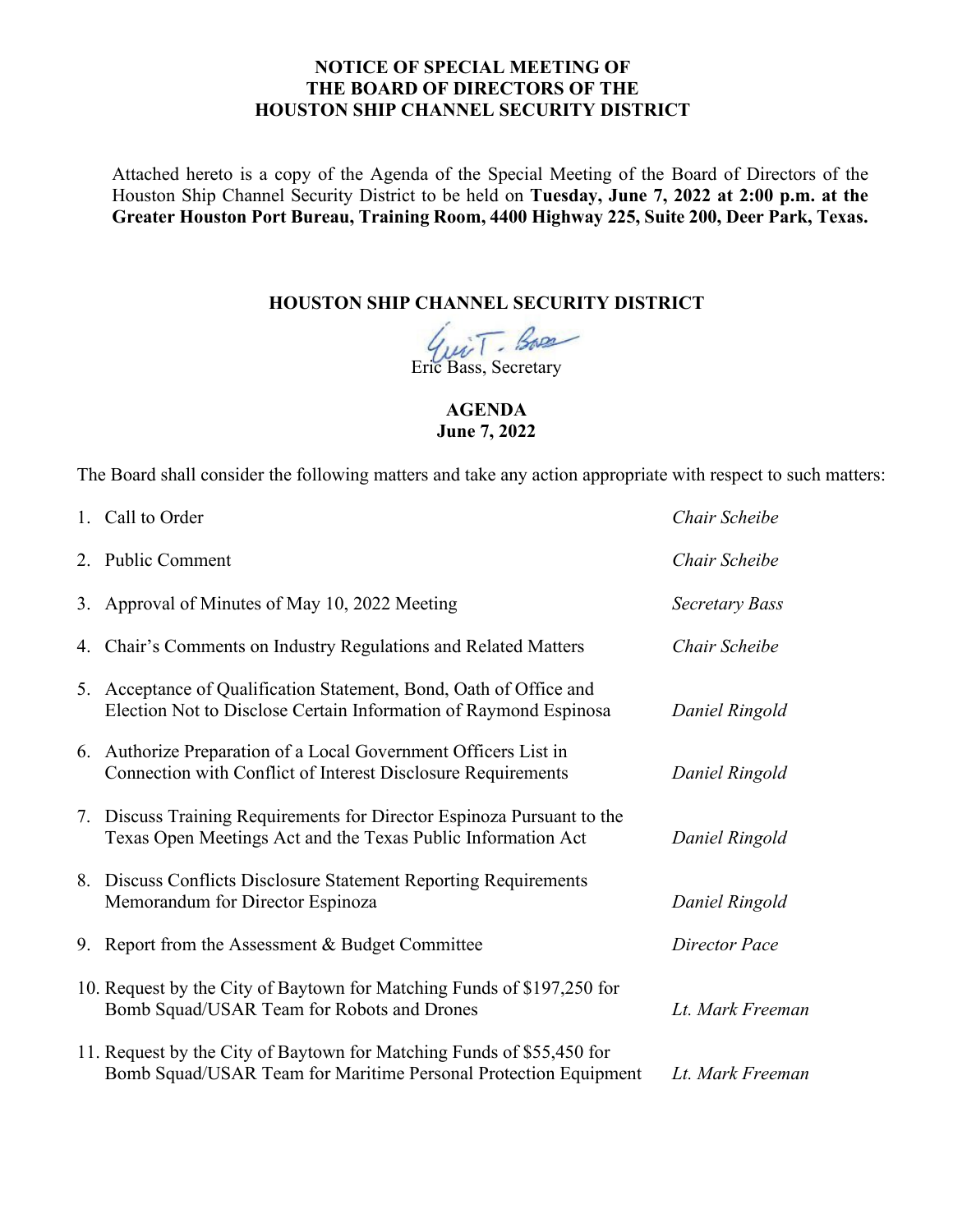| 12. Request by the City of Baytown for Matching Funds of \$247,000 for<br>Bomb Squad/USAR Team for Rapid Response Vehicles                                                                                                               | Lt. Mark Freeman                                         |
|------------------------------------------------------------------------------------------------------------------------------------------------------------------------------------------------------------------------------------------|----------------------------------------------------------|
| 13. Request by the City of Baytown for Matching Funds of \$105,000 for<br>Trailers for the Regional Bomb Squad                                                                                                                           | Lt. Mark Freeman                                         |
| 14. Request by the City of Houston for Matching Funds of \$71,033 for<br>HPD Bomb Squad Render Safe Training and a Multi-purpose Robot                                                                                                   | Scott Berry                                              |
| 15. Request by the City of Houston for Matching Funds of \$53,200 for<br>HPD Dive Team for Equipment Enhancements and Training                                                                                                           | Scott Berry                                              |
| 16. Request by the City of Houston for Matching Funds of \$53,270 for<br>HPD Port Patrol Training Supplies and Communication and Security<br>Equipment for the Interagency Marine Operations Center                                      | Scott Berry                                              |
| 17. Request by the City of Houston for Matching Funds of \$232,729 for<br>HFD Hazmat Team for a CRBRNE Detection Equipped Foam Truck<br>and Detection Equipment                                                                          | Scott Berry                                              |
| 18. Request by the City of Houston for Matching Funds of \$88,000 for<br>HFD Firefighting Prop Enhancements - Combined Space Flash Over<br>Simulator                                                                                     | Scott Berry                                              |
| 19. Request by the City of La Porte for Matching Funds of \$87,500 for LPFD<br>Marine Unit for a CBRNE equipped 31' Response Boat.                                                                                                       | Asst. Chief David Gifford                                |
| 20. Request by Harris County for Matching Funds of \$311,872 for<br>Universal Services for Microwave Replacements, SMAG<br>Workstation Replacements, Video Management System Development,<br>and Emergency Repair & Maintenance Services | <b>Bo Garces</b>                                         |
| 21. Request by Harris County for Matching Funds of \$333,333 for Sheriff's<br>Office for a Bell 505 Jet Ranger Helicopter                                                                                                                | Lt. James Cabrera                                        |
| 22. Legal Report – Schwartz, Page & Harding, LLP                                                                                                                                                                                         | Daniel Ringold                                           |
| 23. Status Report – Greater Houston Port Bureau<br>a. Administrative and Financial Reports<br>b. Assessment Update<br>c. Education Update<br>d. Management and Outreach Report                                                           | Al Cusick<br>Al Cusick<br>Al Cusick<br><b>Bill Diehl</b> |
| 24. Status Report – City of Baytown                                                                                                                                                                                                      | Lt. Mark Freeman<br>Asst. Chief Derrick Gaskin           |